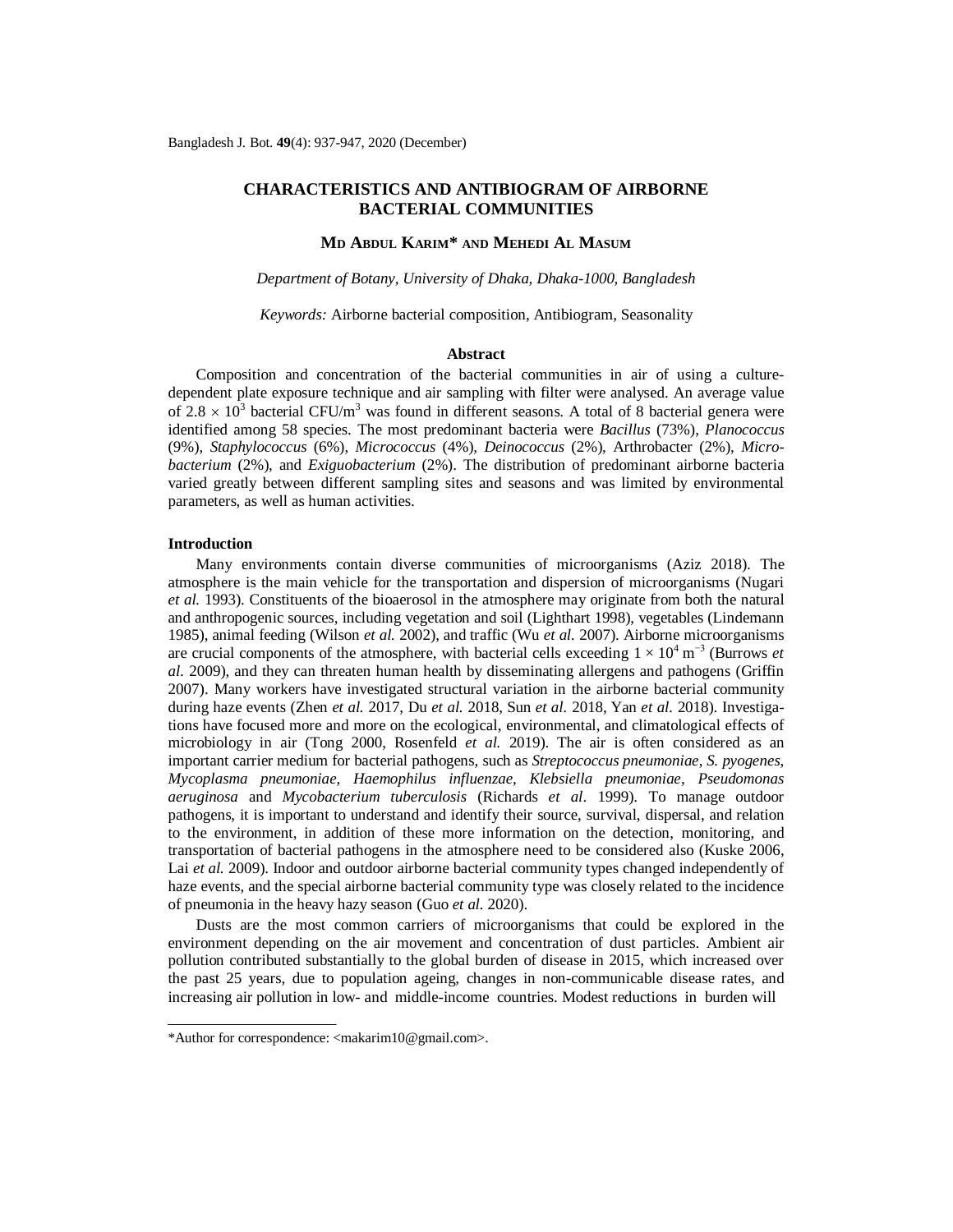occur in the most polluted countries unless  $PM_{2.5}$  values are decreased substantially, but there is potential for substantial health benefits from exposure reduction (Cohen *et al*. 2017). According to UN statistics, level of dust in the air in Dhaka is one of the highest of the world. Common people are the worst victims as they must go out for work and many of them work outdoors. Airborne microorganisms in the Dhaka city are extremely important because of the economic and health problems. Thus the present study was conducted for the characterization and antibiogram of bacterial diversity in air spaces of Dhaka city.

#### **Materials and Methods**

Dhaka a mega city and one of the major cities of South Asia is located in central Bangladesh at 23°42′0″N 90°22′30″E, on the eastern banks of the Buriganga river, Dhaka, along with its Metropolitan area, with a population of 20.28 million in 2019 and making it the largest city in Bangladesh (BBS 2019). With a density of 47,400 people per square kilometer, Dhaka remained the most densely populated city on earth for the third consecutive year and it has ranked the second least livable city in the world, according to the Economist Intelligence Unit's annual global survey (Amin 2018).

Samples were collected from seven different sampling sites of the Dhaka metropolis, *viz*., Hazrat Shahjalal International Airport, Gulshan-2 circle, Farmgate bus stand, Dhaka Medical College and Hospital (DMCH), Curzon Hall University of Dhaka, Railway Station, Kamlapur, and Sadarghat Launch Terminal. Global Positioning System (GPS) tracks satellites orbiting the earth to calculate precise location. This is done often through means of a handheld, portable Apple iphone 10S (USA), which monitors the satellites to determine exact latitude and longitude.

Two different techniques *viz*., exposure plate technique and membrane filtration technique were used for the enumeration and isolation of microorganisms from free air spaces. Air sampler (BK-G2.5, Ambient air sampler, Bulgaria) was used to collect the sample from different sampling sites and air was passed through the filter for two minutes. Prior to sampling, the instruments were placed on the ground level with their membrane filter paper holder about 1.5 meters above the ground level. The air passed through the filter sampler (Z269360, USA) was set to 0.029  $\text{m}^3$  per minute average on the Petri dishes containing two different media *viz*., nutrient agar medium and plate count agar which were used for the enumeration and isolation of aerobic heterotrophic bacteria corresponding to filter collection of airborne particles (Atlas 2010). Exposure plate technique was used for the enumeration and isolation of bacteria (Sharp and Lyles 1969). All the culture plates were marked with sample name and incubated at 37°C for 48 hrs. Bacterial colonies were counted by a digital colony counter (DC-8 OSK 100086, Kayagaki, Japan). Discrete bacterial colonies were transferred onto nutrient agar slants. During this investigation, a total 46 out of 350 isolates from nutrient agar medium were randomly selected and purified for detailed identification.

After incubation, the number of colonies forming units (CFUs) on each culture plate was counted. For each sample, the average CFU was calculated from the duplicate plates, and the standard deviation was found. The average CFU values and the standard deviations found were converted to concentrations per  $m<sup>3</sup>$  air, by multiplying with the dilution factor and dividing by the amount of collected air (Fang *et al.* 2007).

CFU/m<sup>3</sup> air = (Average CFU  $\times$  200)/(120  $\times$  0.3 m<sup>3</sup> air)

CFUs on each plate were enumerated, and bacterial concentrations were expressed as CFU per cubic meter of air  $(CFU/m^3)$ . Thirty-eight bacterial colonies from the samples were identified using conventional methods by Bergey's manual of systematic bacteriology II (Sneath *et al.* 1986)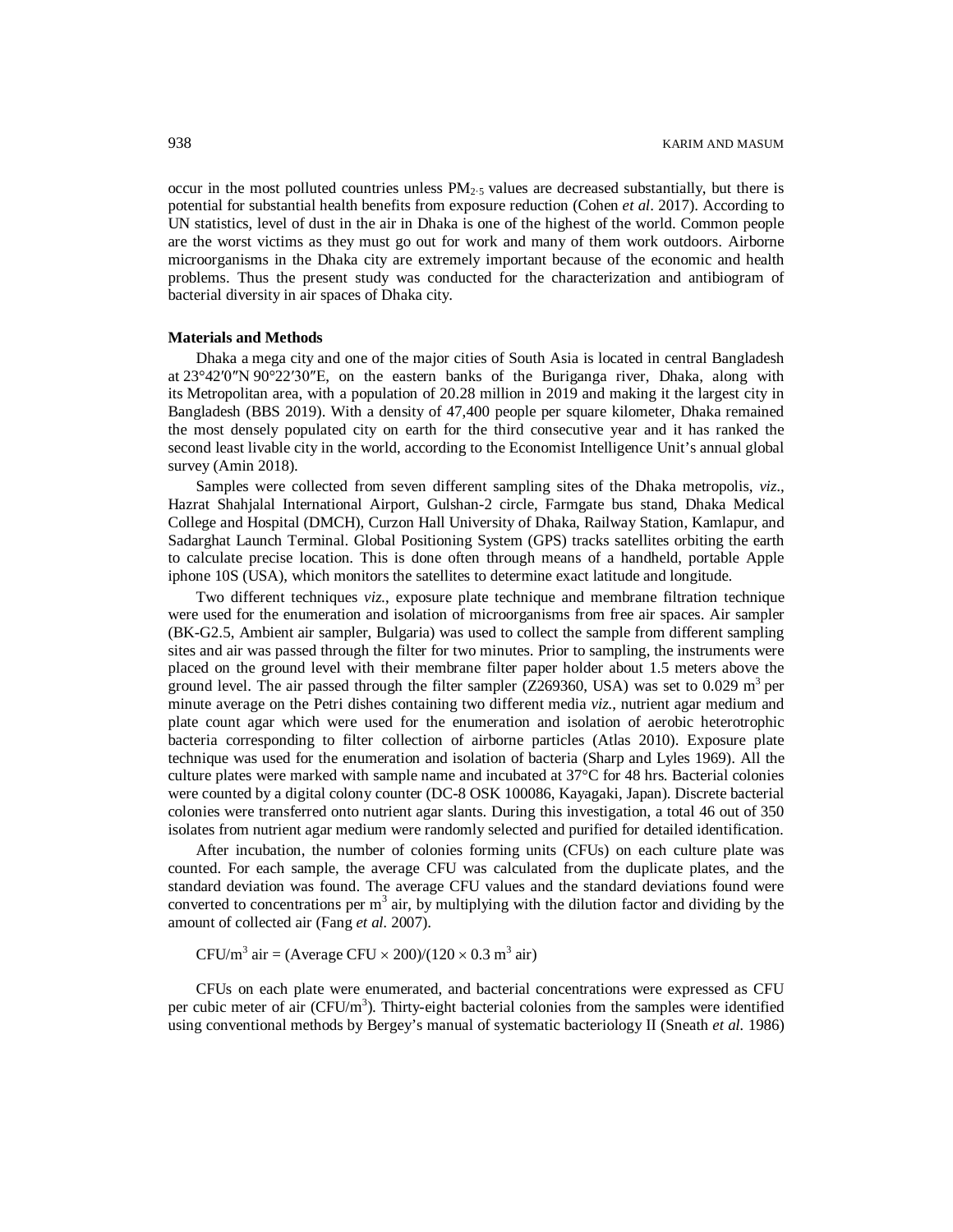and Bergey's manual of determinative bacteriology (Holt *et al.* 1994), and eight isolates were identified by 16S rRNA gene sequencing.

All the bacterial isolates were cultured in LB agar to grow single colony and one colony for each was resuspended in 50  $\mu$  sterile miliQ water and subject to heat lysis by heating at 100 $^{\circ}$ C water bath for 5 mins. The lysed cell suspension was centrifuged for 1 min at 13000 rpm in microcentrifuge and then the supernatants were used as the source of template DNA for PCR amplification of 16S rRNA gene. It was stored at  $-20^{\circ}$ C for further use.

The primer of following sequences CC [F] 5- CCAGACTCCTACGGGAGGCAGC and CD [R] 3-CTTGTGCGGGCCCCCGTCAATTC were used for the partial amplification of 16S rRNA gene and for automated sequencing (Moghaddam *et al.* 2018). Added 25 µl volume master mixture in the oil free thermal cycler (UNO II, Biometra) contain PCR buffer, dNTPs, Tag DNA polymerase, sterile miliQ water, primers, and template DNA. The amplifications were repeated 30 times for initial denaturation 5.0 mins at 95 $^{\circ}$ C, denaturation 1.0 min at 94 $^{\circ}$ C, primer annealing 30.0 seconds at 55<sup>o</sup>C, polymerization 1.0 min at  $72^{\circ}$ C, final extension 10.0 min at  $72^{\circ}$ C and the final product was stored at  $4^{\circ}$ C for further process. The PCR product was run in 1.0% agarose gel electrophoresis under UV light after ethidium bromide staining (Borst 2005). DNA bands were observed on UV-transilluminator and photographed by a Gel Documentation system (Microdoc DI-HD, MUV2I-254/365, Cleaver Scientific, UK). The amplified bands were gel purified using Gel purification kit (Invitrogen) and sequenced from Macrogen, South Korea.

The isolates were identified based on alignment of partial sequence of 16S rRNA gene with the existing sequences available in the database. The sequence generated from automated sequencing of PCR amplified DNA was analyzed through NCBI-BLAST (<http://blast.ncbi.> nlm.nih.gov/blast.cgi) and rRNA BLAST [\(http://bioinformatics.psb.ugent.be/cgi-bin/rRNA/](http://bioinformatics.psb.ugent.be/cgi-bin/rRNA/) blastform.cgi) programs to find out possible similar organisms in the databases. A phylogenetic tree of the isolates was generated using neighbor joining (NJ) distance-based algorithm of phylogenetic analysis (Saitou and Nei 1987). Sequences obtained from BLASTN (nucleotide blast) were in FASTA format and relation between each sequence could be known by multiple sequence alignment using Clustal Omega [\(http://www.ebi.ac.uk/Tools/msa/clustalo/\).](http://www.ebi.ac.uk/Tools/msa/clustalo/).) The data were analyzed to determine the descriptive statistics *viz*., statistical mean and standard deviation (Sd) with SPSS v.16.0 for Windows (SPSS, SAS Institute Inc. Cary, USA).

The selected isolates were grown in different flasks containing media with various initial pH (4.5, 5.5, 6.5, 7.5 and 8.5) at 37°C and at various cultivation temperature (5, 10, 30, 40, 50, 55, and 65°C) maintaining initial pH of the medium at 7.0 to check the optimum pH and temperature for growth, respectively.

Antibacterial sensitivity test with gentamycin (CN 120), streptomycin (S 10), penicillin G (P 10), polymyxin B (PB 300), neomycin (N 30), vancomycin (VA 30) and rifampicin (RD 5) against the selected isolate was carried out for their ability to grow in the presence of different antibiotics at concentration selected for diagnostic value. The filter paper disks placed on the surface of Muller Hinton agar plates inoculated with 0.1 ml of bacterial suspension (Atlas 1997). Inoculated plates incubated at 37ºC for 24 hrs. Development of a clear zone around the disk indicated sensitivity, while antibiotic disk without clear zone indicated resistance to the antibiotic.

#### **Results and Discussion**

`Sampling sites location measured by the GPS technique and are presented in Table 1. Considering the cultural, morphological and biochemical characteristics of the bacterial isolates, provisional identification was made for 38 isolates (Table 2). All 38 isolates were Gram-positive, of which 30 were under the genus *Bacillus* and the others were under the genus *Planoccoccus*,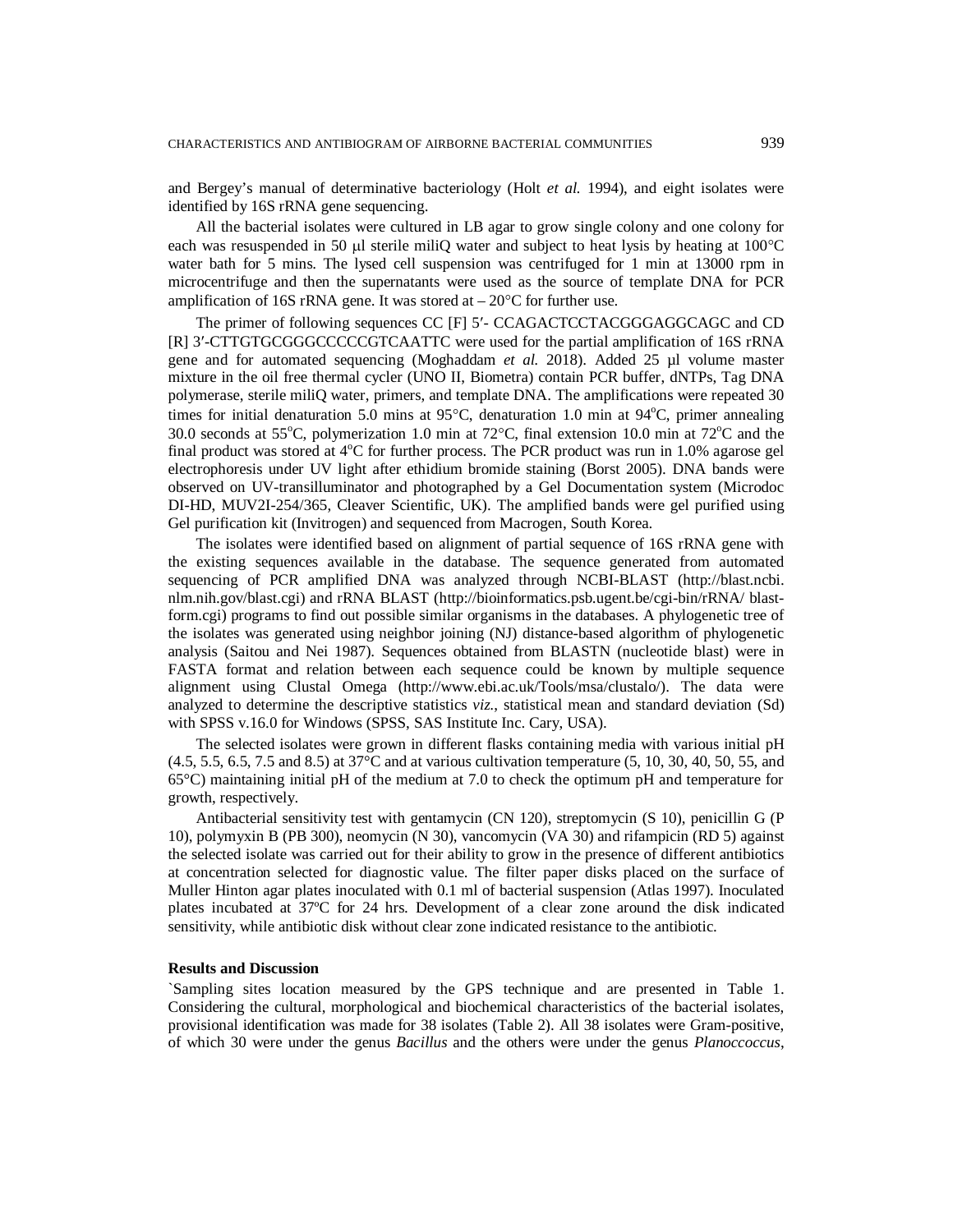*Staphylococcus* and *Micrococcus* (Table 3). Under the genus *Bacillus*, the provisionally identified species were *B. subtilis* (6), *B. alvei* (6), *B. brevis* (5), *B. firmus* (3), *B. stearothermophilus* (3), *B. alcalophilus* (2), *B. pumilus* (2), *B. cereus*, *B*. *macerans* and *B. panthothenticus* (Table 3).

**Table 1. GPS reading of sampling sites.**

| Sampling sites                            | North                                    | East                |
|-------------------------------------------|------------------------------------------|---------------------|
| Hazrat Shahjalal International Airport    | 23°05'53"                                | $90^{\circ}24'18''$ |
| Curzon Hall                               | 23°43'39"                                | $90^{\circ}24'48''$ |
| Dhaka Medical College and Hospital (DMCH) | 23°43'35"                                | 90°23′54″           |
| Farmgate bus stand                        | 23°45'28"                                | 90°23'28"           |
| Gulshan circle-2                          | $23^{\circ}47'42''$                      | $90^{\circ}24'51''$ |
| Kamalapur Railway Station                 | 23°43'57"                                | $90^{\circ}24'52''$ |
| Sadarghat Lunch Terminal                  | $23^{\circ}42^{\prime}21^{\prime\prime}$ | $90^{\circ}24'23''$ |

The rest 8 isolates were identified as *Bacillus megaterium* Y18-10, *Micrococcus luteus, Arthrobacter nicotianae* YNA111, *Microbacterium esteraromaticum*, *Bacillus thuringiensis* RUNI, *Exiguobacterium arabatum* 27CpOI17 and *Bacillus cereus* MSSRFS78, *Bacillus thuringiensis* RUNI based on sequence analysis (Table 4).

A phylogenetic tree of the 8 isolates was generated using neighbor joining (NJ) distancebased algorithm (Fig. 1). It was detected that there was only one cluster comprising of two subclusters. These sub-clusters grouped *Bacillus cereus* along with *Micrococcus luteus*, *Arthrobacter nicotianae* and *Microbacterium esteraromaticum* in one cluster and *Exiguobacterium arabatum* in other. On the other hand, there were also two small sub clusters completely comprised of *Bacillus thuringiensis*. This observation suggested the evolutionary divergence of these bacteria indicated their evolutionary trend.

The most prevalent bacterial genera are presented in Fig. 2. Significantly higher variation of the genera *Staphylococcus*, *Bacillus*, *Micrococcus*, *Microbacterium* and *Arthrobacter* were detected in Hazrat Shahjalal International Airport (30% of *Staphylococcus*, 20% of *Bacillus*, 20% of *Planococcus* and 10% of each genera of *Microbacterium* and *Arthrobacter*) than those in the other six sites (Tables 3, 4). The proportion of *Bacillus* in the Curzon Hall, Dhaka Medical College Hospital and Farmgate bus stand was 66.67, 75 and 60%, respectively, while it was 100% in the Gulshan-2 circle, Kamalapur Railway Station and Sadarghat Launch Terminal, respectively (Tables 3, 4). In the Farmgate bus stand *Planococcus* was 40% and *Exiguobacterium* was 25% in the Dhaka Medical College Hospital. High light intensity, extreme temperature variations, low amount of organic matter and a scarcity of available water making is a non-hospitable environment for microorganisms and generally unsuitable habitat for their growth. Nevertheless, substantial numbers of microbes are found in the lower regions of the atmosphere (Van Houdt *et al.* 2009). Among the bacteria detected in the atmosphere, the majority is Gram-positive, and many are spore-formers *viz., Bacillus* spp. and *Microbacterium* spp. were particularly dominant in the air during a dust event (Kellogg and Griffin 2006). High microbial diversity (25 genera, 56 species), with a dominant community including *Staphylococcus*, *Bacillus*, *Acinetobacter* and *Kocuria*, was found by the cultivation-based method (Wu *et al.* 2018).

Selected bacterial isolates were allowed to grow within a varied range of temperature 5 - 65°C; of which 40°C was most preferred by all isolates, while A5, S4, S5 and S8 showed highest growth at  $50^{\circ}$ C and isolates A2, C3 and R4 can grow even at  $60^{\circ}$ C (Fig. 3). It was found that almost all isolates grew well at pH ranging from 4.5 to 8.5, but pH 6.5 was preferred by most of the isolates (Fig. 4). Out of 46 isolates, 17 viz., A4, A6, A7, A9, A10, D2, D3, D4, F1, F2,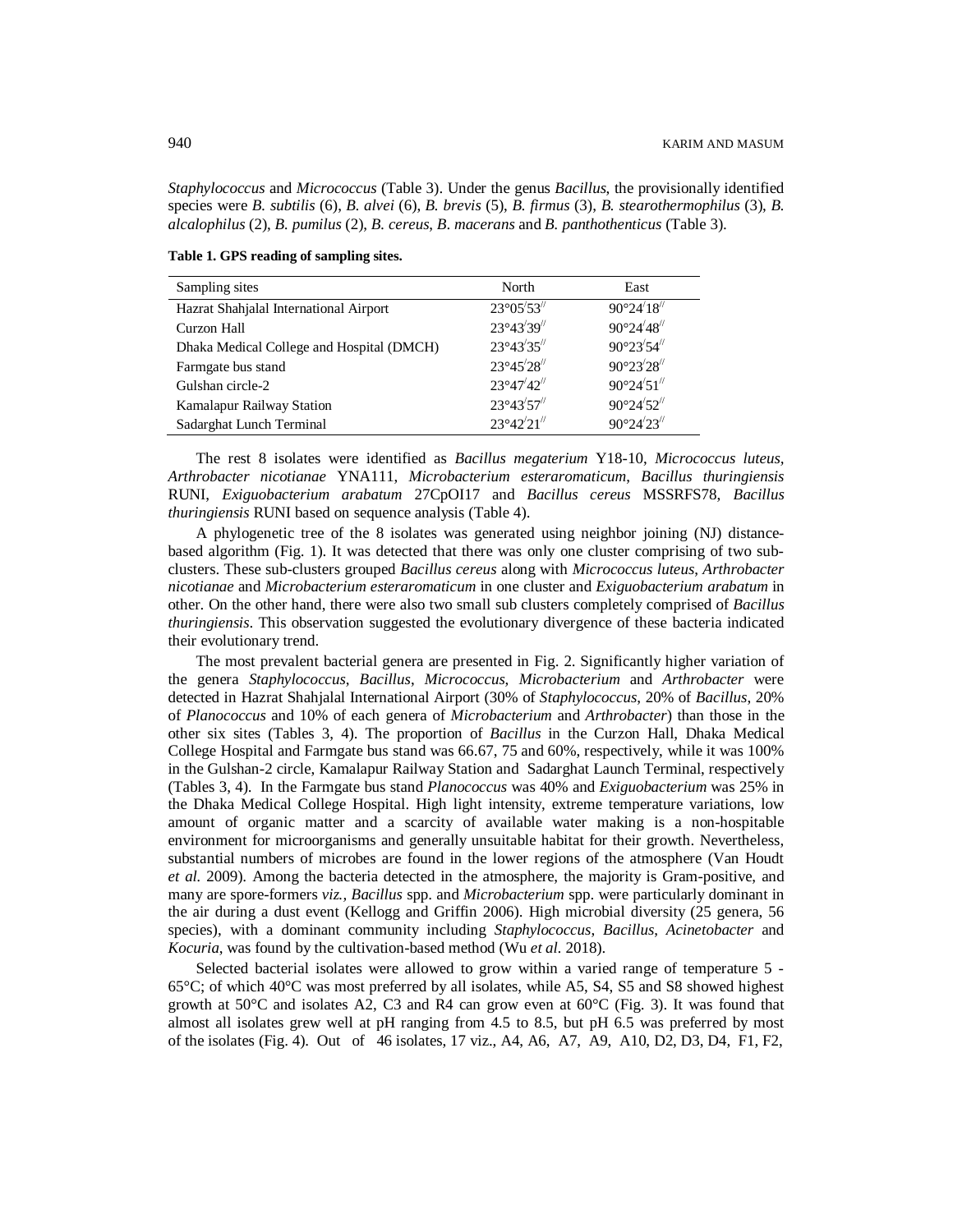| I<br>١        |  |
|---------------|--|
| i<br>֡֡֡֡֡֡֡֡ |  |
| i             |  |
| ŕ             |  |

|                                  | D-Mannitol                     | I                                     |                |                |                | $^+$ |                               | ı  | T | I                        | L                        | $\overline{\phantom{a}}$ | $\overline{\phantom{a}}$              | t          | I                        | $^+$   |              |          |                          | $^+$                     |                          |                                       | (Contd.) |
|----------------------------------|--------------------------------|---------------------------------------|----------------|----------------|----------------|------|-------------------------------|----|---|--------------------------|--------------------------|--------------------------|---------------------------------------|------------|--------------------------|--------|--------------|----------|--------------------------|--------------------------|--------------------------|---------------------------------------|----------|
|                                  | $D-X\lambda$ lose              | I                                     |                |                |                |      |                               |    |   |                          | $^+$                     |                          | $^{+}$                                | I          | I                        | $^{+}$ |              | $^{+}$   |                          |                          | $\mathbf{I}$             | $\qquad \qquad +$                     |          |
|                                  | L-Arabinose                    | I                                     |                |                |                |      |                               |    |   |                          |                          |                          | ı                                     | I          | 1                        | $^+$   |              |          |                          | T                        |                          | $\qquad \qquad +$                     |          |
|                                  | Gas                            | $\overline{\phantom{a}}$              | I              |                |                |      |                               | I  | I | $\overline{\phantom{a}}$ | $\mathsf I$              | $\overline{\phantom{a}}$ | $\begin{array}{c} \hline \end{array}$ | I          | $\mid$                   | I      | I            | I        |                          | $\overline{\phantom{a}}$ | $\overline{\phantom{a}}$ | $\overline{\phantom{a}}$              |          |
| D-glucose                        | hcid                           |                                       |                |                |                |      |                               |    |   |                          |                          |                          |                                       |            |                          |        |              |          |                          |                          |                          | $^{+}$                                |          |
|                                  | Lecithinase                    | $^+$                                  |                |                |                |      |                               |    |   | J                        | J                        |                          |                                       | T          |                          |        | +            |          |                          |                          |                          | 1                                     |          |
| Production                       | Protease                       | $^{+}$                                | $^{+}$         |                |                |      |                               |    |   |                          |                          |                          |                                       |            |                          |        |              |          |                          |                          |                          | $\overline{\phantom{a}}$              |          |
|                                  | Lipase                         | I                                     |                |                |                |      |                               |    |   |                          |                          | ╅                        |                                       |            |                          |        |              |          |                          |                          |                          | $\mathbf{I}$                          |          |
|                                  | notionbord<br>p<br>propionate  | ı                                     |                |                |                |      |                               |    |   |                          |                          | L                        |                                       | 1          | $\overline{\phantom{a}}$ |        |              |          |                          | 1                        | 1                        | $\mathbf{I}$                          |          |
|                                  | To noits<br>silitU             | ı                                     |                |                |                |      |                               |    |   |                          | I                        |                          |                                       |            | 1                        |        |              |          |                          |                          |                          | $\mathsf{I}$                          |          |
|                                  | Citrate utilization            | T                                     |                |                |                |      |                               |    |   | I                        | $\overline{\phantom{a}}$ | $\overline{\phantom{a}}$ | $\overline{\phantom{a}}$              | I,         | I                        | +      |              | $\,{}^+$ |                          |                          | $^+$                     | $\begin{array}{c} \hline \end{array}$ |          |
|                                  | Nitrate reduction              | $^+$                                  |                |                |                |      |                               |    |   |                          |                          |                          |                                       |            |                          |        |              |          |                          |                          |                          | $^{+}$                                |          |
| phenyl alanine<br>Deamination of |                                | J.                                    | ı              |                |                | I    |                               | ı  | 1 | $\overline{\phantom{a}}$ | L                        | $\overline{\phantom{a}}$ | $\mid$                                | I          | $\overline{\phantom{a}}$ | I      | 1            | ı        | $\overline{\phantom{a}}$ | $\overline{\phantom{a}}$ | $\vert$                  | $\qquad \qquad +$                     |          |
|                                  | МK                             | J                                     |                |                |                |      |                               |    |   |                          |                          | $^+$                     |                                       |            |                          |        | $\,{}^{+}\,$ |          |                          | $^+$                     |                          | $\mathbf{I}$                          |          |
|                                  | $\mathrm{d}\Lambda$            |                                       |                |                |                |      |                               |    |   | $^+$                     |                          | $^+$                     |                                       |            |                          |        | $\,{}^+$     |          |                          |                          |                          | $^{+}$                                |          |
|                                  | gelatin<br>Liquefaction of     |                                       |                |                |                |      |                               |    |   |                          |                          |                          |                                       |            |                          |        |              |          |                          |                          |                          | $^{+}$                                |          |
|                                  | degradation<br><b>Tyrosine</b> |                                       |                |                |                |      |                               |    |   |                          |                          |                          |                                       | $\,^+$     |                          |        |              |          |                          |                          |                          | $\mathsf{I}$                          |          |
|                                  | Starch hydrolysis              | $^{+}$                                |                |                |                |      |                               |    |   |                          |                          | $^+$                     |                                       |            |                          |        |              |          |                          |                          |                          | $\! +$                                |          |
|                                  | hydrolysis<br>Casein           | $^+$                                  |                |                |                |      |                               |    |   | $^+$                     |                          |                          |                                       |            |                          |        |              |          |                          | $^+$                     |                          | $^{+}$                                |          |
|                                  | agar<br>$D$ eep glucose        | MA                                    | MA             | МA             | FA             | МA   | МA                            | FA | ⋖ | ${\rm F}\Lambda$         | FA                       | ${\rm FA}$               | MA                                    | ${\rm FA}$ | FA                       | FA     | FA           |          | FA                       | ЖÅ                       | МA                       | ≺                                     |          |
|                                  | $Ox$ idase                     | $\begin{array}{c} \hline \end{array}$ | $\overline{1}$ | $\mathsf{I}$   |                |      |                               |    |   | $^{+}$                   |                          |                          |                                       |            |                          |        |              |          |                          |                          |                          | $^{+}$                                |          |
|                                  | <b>Catalase</b>                | $^{+}$                                |                |                |                |      |                               |    |   |                          | $\! + \!\!\!\!$          |                          |                                       |            |                          |        |              |          |                          |                          |                          | $\! + \!\!\!\!$                       |          |
|                                  | Gram reaction                  | $^+$                                  |                |                |                |      |                               |    |   |                          |                          |                          |                                       |            |                          |        | $^{+}$       |          |                          |                          |                          |                                       |          |
| Isolate no.                      |                                | <b>Z</b>                              | A <sub>2</sub> | A <sub>3</sub> | A <sub>4</sub> |      | $\frac{\text{AS}}{\text{A6}}$ |    |   |                          |                          |                          |                                       |            |                          |        |              |          |                          |                          |                          | $_{\rm F4}$                           |          |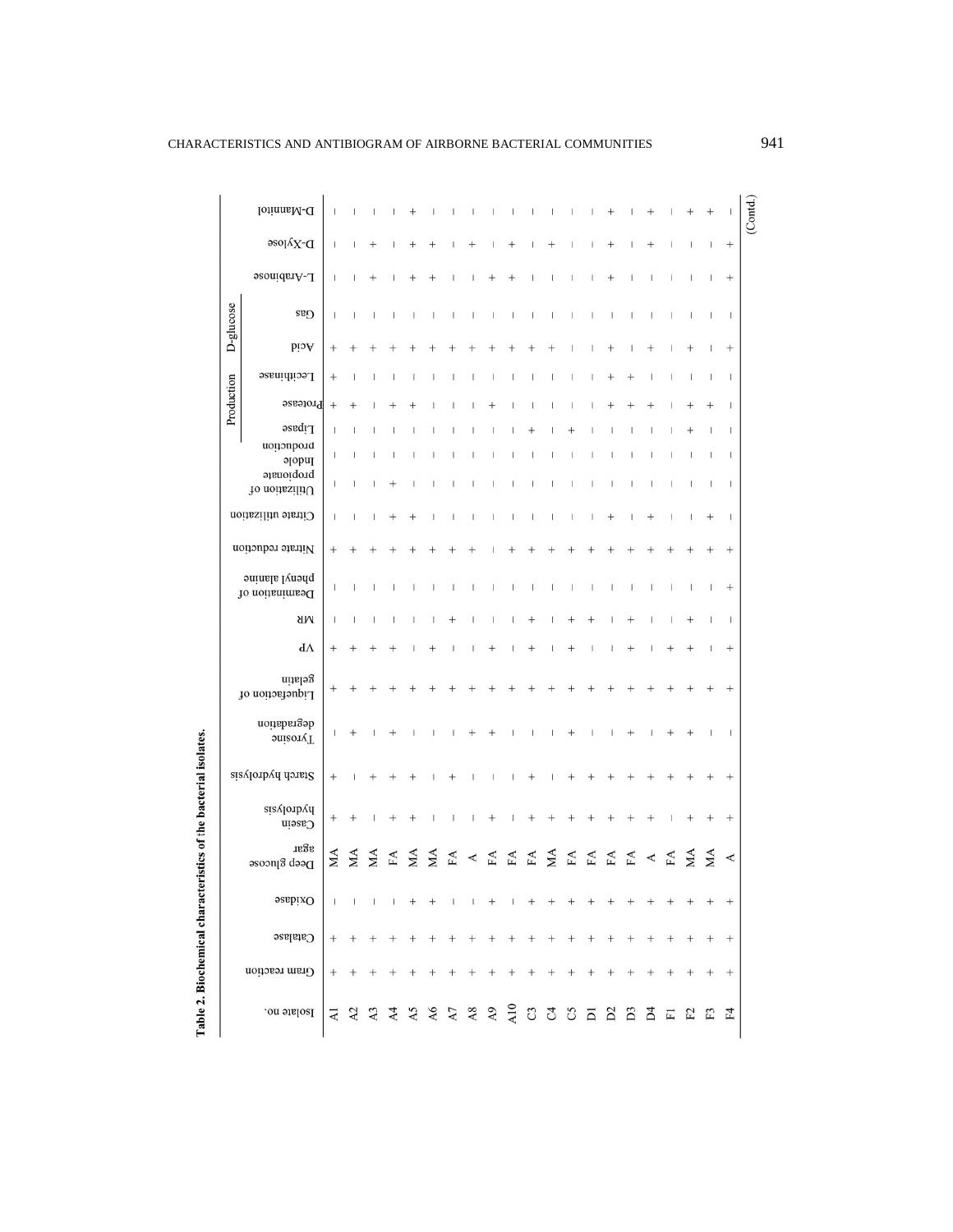| $\perp$         | $^{+}$         |              |                          |                |                                       |                                                                                                                                                                                                                                                                                                                                                                                                                                                                                                                                                                                                         |                                       | $^+$            |                    | т                                     | Ш                 | $^+$           |                          |                                 | $^+$                     |                |                  |        |              |                  |                                | +                 |                          | $\overline{1}$                   |
|-----------------|----------------|--------------|--------------------------|----------------|---------------------------------------|---------------------------------------------------------------------------------------------------------------------------------------------------------------------------------------------------------------------------------------------------------------------------------------------------------------------------------------------------------------------------------------------------------------------------------------------------------------------------------------------------------------------------------------------------------------------------------------------------------|---------------------------------------|-----------------|--------------------|---------------------------------------|-------------------|----------------|--------------------------|---------------------------------|--------------------------|----------------|------------------|--------|--------------|------------------|--------------------------------|-------------------|--------------------------|----------------------------------|
| $\! + \!\!\!\!$ | $^{+}$         | $\mathbf{I}$ | $\mathsf{I}$             | $^{+}$         |                                       | $\mathbf{I}$                                                                                                                                                                                                                                                                                                                                                                                                                                                                                                                                                                                            | 1                                     | $\! + \!\!\!\!$ | $\mathsf{I}$       | $\begin{array}{c} \hline \end{array}$ | $^{+}$            | $^{+}$         | $\mathsf{I}$             | $\mathsf{I}$                    | $^{+}$                   | $^{+}$         | I                | $^{+}$ | $^+$         |                  |                                | $^{+}$            | $\mathbf{I}$             | $\Box$                           |
|                 |                |              |                          |                |                                       |                                                                                                                                                                                                                                                                                                                                                                                                                                                                                                                                                                                                         |                                       |                 |                    |                                       |                   |                |                          |                                 |                          |                |                  |        |              |                  |                                |                   |                          |                                  |
| -1              | $^{+}$         | $^{+}$       | $\overline{\phantom{a}}$ | $^{+}$         |                                       |                                                                                                                                                                                                                                                                                                                                                                                                                                                                                                                                                                                                         | $^{+}$                                | $^{+}$          | I                  | T                                     |                   | $^{+}$         | $\mathsf{I}$             | $^{+}$                          | $^{+}$                   | $^{+}$         | $\mathsf{I}$     |        | $^+$         | $^{+}$           |                                | $^{+}$            | $\mathbf{I}$             | $\Box$                           |
| $\mathbf{1}$    | $\mathbf{I}$   | $\mathbf{I}$ | $\mathbf{I}$             | $\mathsf{I}$   | $\begin{array}{c} \hline \end{array}$ |                                                                                                                                                                                                                                                                                                                                                                                                                                                                                                                                                                                                         | $\overline{\phantom{a}}$              | t               | $\mathbf{I}$       | $\mathbf{I}$                          | T                 | $\mathsf{I}$   | $\mathsf{I}$             | $\mathsf I$                     | $\mathbb{I}$             | $\mathbf{I}$   | $\mathsf{I}$     | T      |              | T                | $\mathsf{I}$                   | $\mathbf{I}$      | $\mathbf{I}$             | $\Box$                           |
|                 |                |              |                          |                |                                       |                                                                                                                                                                                                                                                                                                                                                                                                                                                                                                                                                                                                         |                                       |                 |                    |                                       |                   | $^{+}$         |                          |                                 | $^+$                     | $^{+}$         |                  |        | $^+$         |                  |                                | $^{+}$            | $\mathbf{I}$             | $^{+}$                           |
| $\perp$         | $\mathbf{I}$   | $\mathbf{I}$ | $\mathbf{I}$             | $\overline{1}$ | $\mathbf{I}$                          | $\mathbf{I}$                                                                                                                                                                                                                                                                                                                                                                                                                                                                                                                                                                                            | $\begin{array}{c} \hline \end{array}$ | т               | T                  | $\mathbf{I}$                          | $\mathbf{I}$      | $\mathbf{I}$   | $\overline{1}$           | $\mathsf{L}$                    | $\perp$                  | $\mathbf{I}$   | $\perp$          | т      | $\mathbf{I}$ | T                | $\mathbf{I}$                   | $\overline{1}$    | $\perp$                  | $^{+}$                           |
| $\mathbf{I}$    | $^{+}$         |              |                          |                |                                       |                                                                                                                                                                                                                                                                                                                                                                                                                                                                                                                                                                                                         | $^{+}$                                |                 | $^+$               |                                       |                   | $^{+}$         | $^{+}$                   |                                 | 1                        |                |                  |        |              |                  |                                | $^+$              | $^{+}$<br>$^{+}$         | $^+$<br>$\overline{\phantom{0}}$ |
|                 | $^+$<br>- 11   | $\mathbf{1}$ | $\perp$                  | $\mathbf{I}$   | $\mathbf{I}$                          | $\mathbf{I}$                                                                                                                                                                                                                                                                                                                                                                                                                                                                                                                                                                                            | T                                     | T               | т                  | $\mathsf{I}$                          | $\mathsf{I}$      | $\mathbf{I}$   | - 1                      | T.                              | $\overline{1}$           | $\overline{1}$ | $\perp$          | -1     | L            | J.               | $\mathbf{I}$                   | $\perp$           | $\Box$                   | $\overline{1}$                   |
| -1              | $\mathbf{I}$   | $\mathsf{I}$ | $\mathsf{I}$             | I              | $\mathbf{I}$                          | $\mathsf{I}$                                                                                                                                                                                                                                                                                                                                                                                                                                                                                                                                                                                            | $\mathbf{I}$                          | L               | Т                  | $\mathbf{I}$                          | $\mathsf{I}$      | $\mathbf{1}$   | $\overline{\phantom{0}}$ | $\mathsf{I}$                    | $\Box$                   | $\mathbf{I}$   | $\mathbf{I}$     | I      | Т            | 1                | $\overline{\phantom{a}}$       | $\mathbf{I}$      | $\Box$                   | $\Box$                           |
| $\mathbf{I}$    | $^{+}$         | $\mathbf{I}$ | $\mathbf{L}$             | $^{+}$         | $\mathbf{I}$                          | $\mathbf{I}$                                                                                                                                                                                                                                                                                                                                                                                                                                                                                                                                                                                            | $\mathbf{I}$                          | $^{+}$          | Т                  | т                                     | $^{+}$            | $^+$           | $\mathsf{I}$             |                                 | $^{+}$                   | $^{+}$         | $\mathbf{I}$     |        | $^{+}$       |                  |                                | $^{+}$            | $\blacksquare$           | $\overline{1}$                   |
| $^{+}$          |                |              |                          |                |                                       |                                                                                                                                                                                                                                                                                                                                                                                                                                                                                                                                                                                                         | $^{+}$                                |                 |                    |                                       |                   |                |                          |                                 |                          |                |                  |        |              |                  |                                |                   |                          | $^{+}$                           |
|                 |                |              |                          |                |                                       |                                                                                                                                                                                                                                                                                                                                                                                                                                                                                                                                                                                                         |                                       |                 |                    |                                       |                   |                |                          |                                 |                          |                |                  |        |              |                  |                                |                   |                          |                                  |
| $\mathbf{I}$    | $\mathsf{I}$   | $^{+}$       | $\overline{\phantom{a}}$ |                |                                       | $\mathbf{I}$                                                                                                                                                                                                                                                                                                                                                                                                                                                                                                                                                                                            | $\begin{array}{c} \hline \end{array}$ | T               | $\mathsf{I}$       | $\mathbf{I}$                          | $\perp$           | $\overline{1}$ | $\overline{\phantom{0}}$ | $\mathbf{I}$                    | $\Box$                   | $\mathbf{I}$   | $\pm$            | 1      | Т            | J.               | $\begin{array}{c} \end{array}$ | $\perp$           | $\overline{\phantom{0}}$ | $\pm$                            |
| $\top$          | $\mathbf{I}$   | $\mathsf{I}$ | $\mathbf{I}$             | $\mathsf{I}$   |                                       |                                                                                                                                                                                                                                                                                                                                                                                                                                                                                                                                                                                                         | $\begin{array}{c} \hline \end{array}$ | T               | $\hspace{0.1mm} +$ | $^{+}$                                | $^{+}$            | $\mathsf{I}$   | $\mathsf{I}$             | L                               | $\,$ $\,$                | $\mathbf{I}$   | $^{+}$           | $^{+}$ |              |                  | $^{+}$                         | $\mathsf{I}$      | $^{+}$                   | $+$                              |
| $\perp$         | $\overline{1}$ | $\mathsf{I}$ | $^{+}$                   | $\overline{1}$ | $\mathbf{I}$                          | $\mathbf{I}$                                                                                                                                                                                                                                                                                                                                                                                                                                                                                                                                                                                            | $\mathsf I$                           | Τ.              | $^{+}$             | $\mathbb{R}$                          | $-1$              | $\mathbf{1}$   | $^{+}$                   | $\mathbf{I}$                    | $\overline{\phantom{0}}$ | $\mathbf{I}$   | $^{+}$           | $^+$   | т            | T                | $^{+}$                         | $\mathsf{I}$      | $^{+}$                   | $\overline{\phantom{0}}$         |
| $^{+}$          |                |              |                          |                |                                       |                                                                                                                                                                                                                                                                                                                                                                                                                                                                                                                                                                                                         |                                       |                 |                    |                                       |                   |                |                          |                                 |                          |                |                  |        |              |                  |                                | $^{+}$            | $^{+}$                   | $^{+}$                           |
| $\mathbb{I}$    |                |              |                          |                |                                       |                                                                                                                                                                                                                                                                                                                                                                                                                                                                                                                                                                                                         |                                       |                 |                    |                                       |                   |                | $^+$                     | $\mathsf{I}$                    | $\mathbf{I}$             | $^+$           | $^+$             |        |              |                  | $^{+}$                         | $\top$            | $+$                      | $\Box$                           |
| $\mathbf{I}$    |                |              |                          |                |                                       |                                                                                                                                                                                                                                                                                                                                                                                                                                                                                                                                                                                                         |                                       |                 |                    |                                       |                   |                |                          |                                 |                          |                |                  |        |              |                  |                                |                   |                          | $\qquad \qquad +$                |
| $\mathbf{I}$    | $^{+}$         |              |                          |                |                                       |                                                                                                                                                                                                                                                                                                                                                                                                                                                                                                                                                                                                         |                                       |                 |                    |                                       |                   | $^{+}$         | $^{+}$                   | $^{+}$                          | $^{+}$                   |                |                  |        |              |                  |                                | $^{+}$            | $^{+}$                   | $+$                              |
| ${\rm FA}$      | МA             |              |                          |                |                                       | $\begin{array}{rcl}\n 4 & \underline{A} & \underline{A} & \underline{A} & \underline{A} & \underline{A} & \underline{A} & \underline{A} & \underline{A} & \underline{A} & \underline{A} & \underline{A} & \underline{A} & \underline{A} & \underline{A} & \underline{A} & \underline{A} & \underline{A} & \underline{A} & \underline{A} & \underline{A} & \underline{A} & \underline{A} & \underline{A} & \underline{A} & \underline{A} & \underline{A} & \underline{A} & \underline{A} & \underline{A} & \underline{A} & \underline{A} & \underline{A} & \underline{A} & \underline{A} & \underline{A$ |                                       |                 |                    |                                       |                   |                |                          |                                 |                          |                | $\blacktriangle$ | MA     |              | MA<br>MA         |                                | MA                | MA                       | MA                               |
| $\perp$         |                |              | $\! + \!\!\!\!$          | $^{+}$         | $^{+}$                                |                                                                                                                                                                                                                                                                                                                                                                                                                                                                                                                                                                                                         |                                       | $^{+}$          |                    | $\! +$                                | $\perp$           | $+$ +          |                          | $+$                             | $+$ +                    |                | $+$              | $\! +$ | $\! + \!$    | $\boldsymbol{+}$ |                                |                   | $^{+}$                   | $\blacksquare$                   |
| $\! + \!\!\!\!$ |                |              |                          | $^{+}$         | $^{+}$                                | $^{+}$                                                                                                                                                                                                                                                                                                                                                                                                                                                                                                                                                                                                  | $^+$                                  | $\! + \!$       | $\! +$             | $\boldsymbol{+}$                      | $\boldsymbol{+}$  |                |                          | $+ + + + + + + + + + +$         |                          |                |                  |        |              |                  | $^+$                           | $\qquad \qquad +$ | $^{+}$                   | $^+$                             |
| $^+$            |                |              |                          |                |                                       | $^{+}$                                                                                                                                                                                                                                                                                                                                                                                                                                                                                                                                                                                                  | $^{+}$                                | $^{+}$          |                    | $^{+}$                                | $\qquad \qquad +$ |                |                          | $+\quad +\quad +\quad +\quad +$ |                          |                | $^+$             | $^+$   | $+$          |                  |                                |                   |                          | $\boldsymbol{+}$                 |
|                 |                |              |                          |                |                                       |                                                                                                                                                                                                                                                                                                                                                                                                                                                                                                                                                                                                         |                                       |                 |                    |                                       |                   |                |                          |                                 |                          |                |                  |        |              |                  |                                |                   |                          |                                  |

Contd.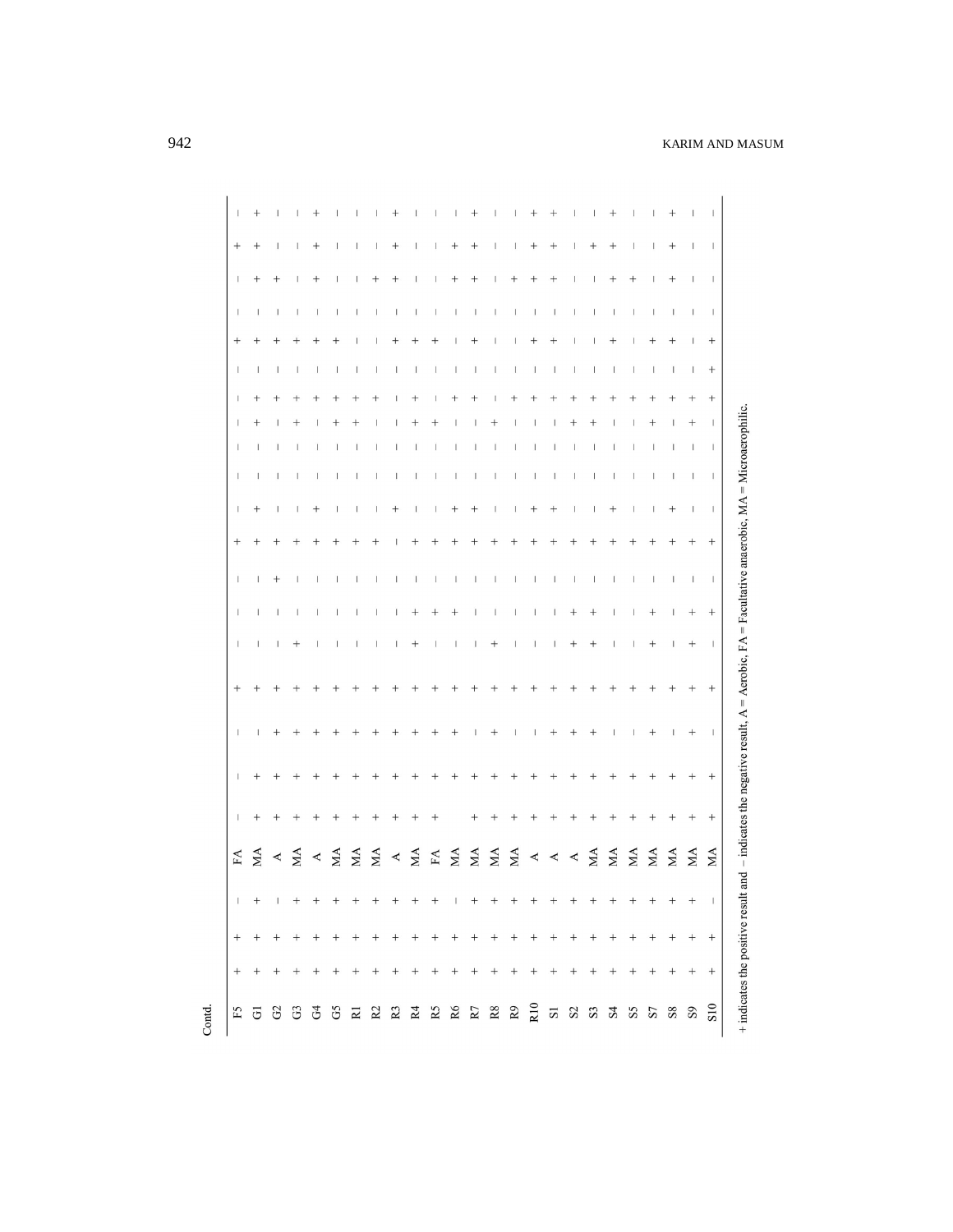G2, R2, S1, S2, S4, S7 and S9 grew well at pH 7.5 than pH 6.5, while A9, F1, R3 and S2 were found to be alkalophilic in nature and grew well at pH 8.5 and G1 and R7 were found to be slightly acidophilic and grew well at pH 5.5 (Fig. 4).

| Isolate        | Provisionally               | Isolate         | Provisionally                  |
|----------------|-----------------------------|-----------------|--------------------------------|
| no.            | identified names            | no.             | identified names               |
| A <sub>3</sub> | <i>Planococcus</i> sp.      | G5              | <b>Bacillus</b> brevis         |
| A4             | Staphylococcus sp.          | R1              | <b>Bacillus firmus</b>         |
| A5             | Bacillus stearothermophilus | R <sub>2</sub>  | <b>Bacillus</b> brevis         |
| A6             | Planococcus sp.             | R <sub>3</sub>  | <b>Bacillus pumilus</b>        |
| A7             | Staphylococcus sp.          | R <sub>5</sub>  | <b>Bacillus</b> subtilis       |
| A9             | Staphylococcus sp.          | R6              | Bacillus macerans              |
| C <sub>4</sub> | Micrococcus sp.             | R7              | <b>Bacillus</b> brevis         |
| C5             | Bacillus subtilis.          | R8              | Bacillus alvei                 |
| D <sub>2</sub> | Bacillus alcalophilus       | R <sub>9</sub>  | <b>Bacillus</b> subtilis       |
| D <sub>3</sub> | <b>Bacillus</b> pumilus     | R10             | Bacillus stearothermophilus    |
| D <sub>4</sub> | Bacillus cereus             | S1              | <b>Bacillus</b> brevis         |
| F1             | Planococcus sp.             | S <sub>2</sub>  | Bacillus alvei                 |
| F2             | <b>Bacillus</b> firmus      | S <sub>3</sub>  | Bacillus alvei                 |
| F3             | <b>Bacillus</b> brevis      | S4              | <b>Bacillus</b> subtilis       |
| F5             | Planococcus sp.             | S5              | <b>Bacillus</b> alcalophilus   |
| G1             | Bacillus stearothermophilus | S7              | Bacillus alvei                 |
| G <sub>2</sub> | <b>Bacillus</b> firmus      | S8              | <b>Bacillus</b> subtilis       |
| G3             | Bacillus alvei              | S9              | Bacillus alvei                 |
| G4             | Bacillus subtilis           | S <sub>10</sub> | <b>Bacillus pantothenticus</b> |

**Table 3. Provisional identification of the selected heterotrophic isolates.**

## **Table 4. Sequence based identification of the selected bacterial isolates using bioinformatics.**

| Name of<br>the |                     | Name and accession number of the bacterial isolates<br>having highest similarity | Basis of the bioinformatics<br>parameters |                        |                                   |  |  |  |  |  |
|----------------|---------------------|----------------------------------------------------------------------------------|-------------------------------------------|------------------------|-----------------------------------|--|--|--|--|--|
| isolates       | Accession<br>number | Scientific<br>name                                                               | Strain                                    | Max. coverage<br>score | <b>Identities</b><br>match $(\%)$ |  |  |  |  |  |
| A1             | HQ333020.1          | Bacillus megaterium                                                              | $Y18-10$                                  | 1002                   | 99                                |  |  |  |  |  |
| A <sub>2</sub> | HE587970.1          | Micrococcus luteus                                                               |                                           | 573                    | 87                                |  |  |  |  |  |
| A8             | JO071518.1          | Arthrobacter nicotianae                                                          | <b>YNA111</b>                             | 965                    | 99                                |  |  |  |  |  |
| A10            | AB646579.2          | Microbacterium esteraromaticum                                                   | ÷.                                        | 966                    | 99                                |  |  |  |  |  |
| C <sub>3</sub> | HO873480.1          | Bacillus thuringiensis                                                           | RUN1                                      | 977                    | 99                                |  |  |  |  |  |
| D1             | JN602236.1          | Exiguobacterium arabatum                                                         | 27CpOI17                                  | 845                    | 94                                |  |  |  |  |  |
| F4             | HO701803.1          | Bacillus cereus                                                                  | MSSRFS78                                  | 211                    | 92                                |  |  |  |  |  |
| R <sub>4</sub> | HO873480.1          | Bacillus thuringiensis                                                           | RUN1                                      | 998                    | 99                                |  |  |  |  |  |

Total 20 isolates were susceptible to all antibiotics at different ranges (Table 5). Isolates A3, A6, G1 were resistant to streptomycin; A7, C3, C4, C5, D3, F2, F4, G3, R1, R2, R4, R5, R8, S2, S3, S5, S7 and S9 were resistant to penicillin G; A10 and S8 were resistant to polymyxin B; and G2 was resistant to rifampicin only. Two isolates G5 and R9 were resistant to both penicillin G and polymyxin B (Table 5).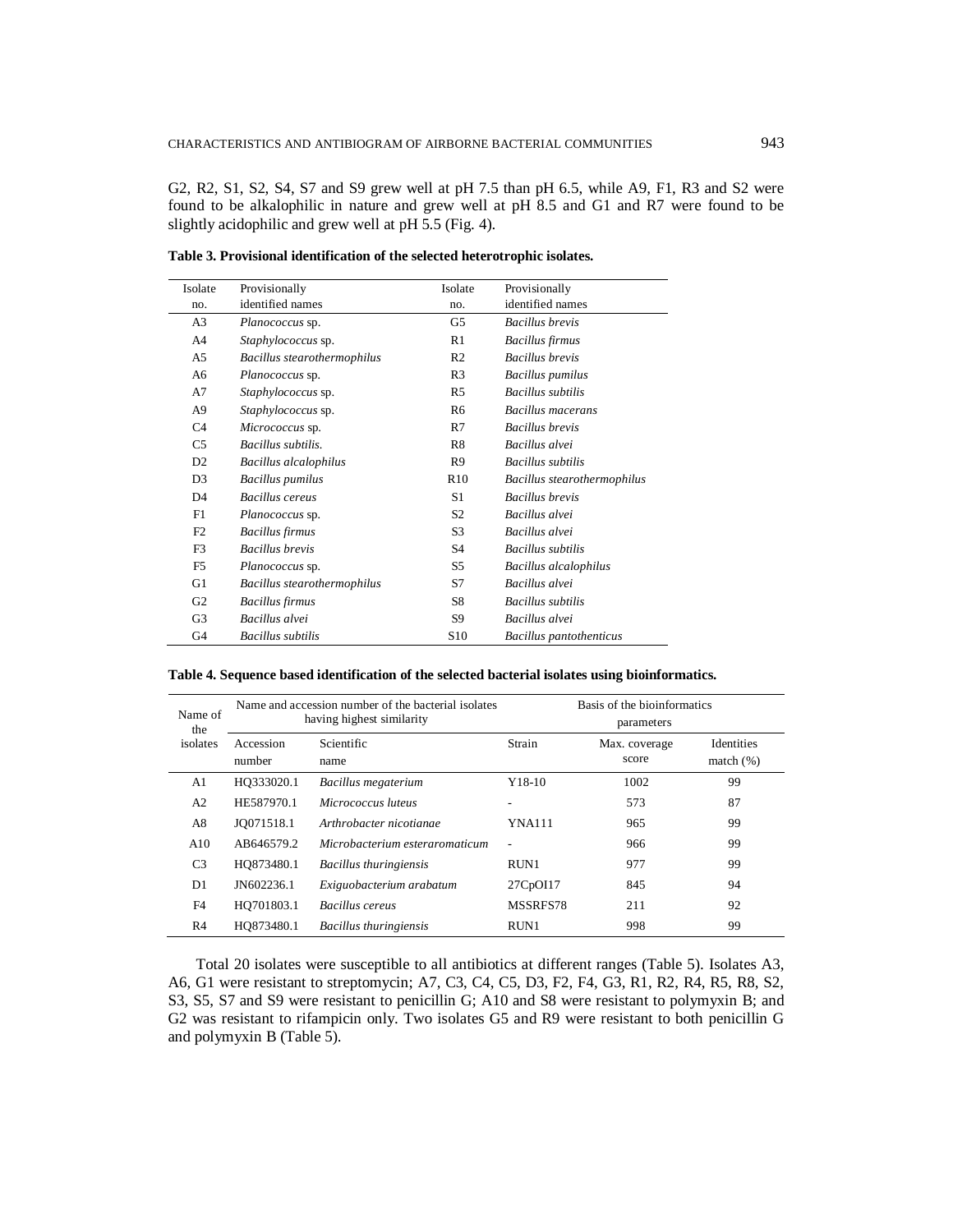

Fig. 1. Evolutionary relationships of the taxa. The evolutionary history was inferred using the Neighbor-Joining method (Saitou and Nei 1987).



Fig. 2. Proportions of bacterial genera detected among the airborne bacterial community in the Dhaka city.



Fig. 3. Effects of temperature on bacterial growth.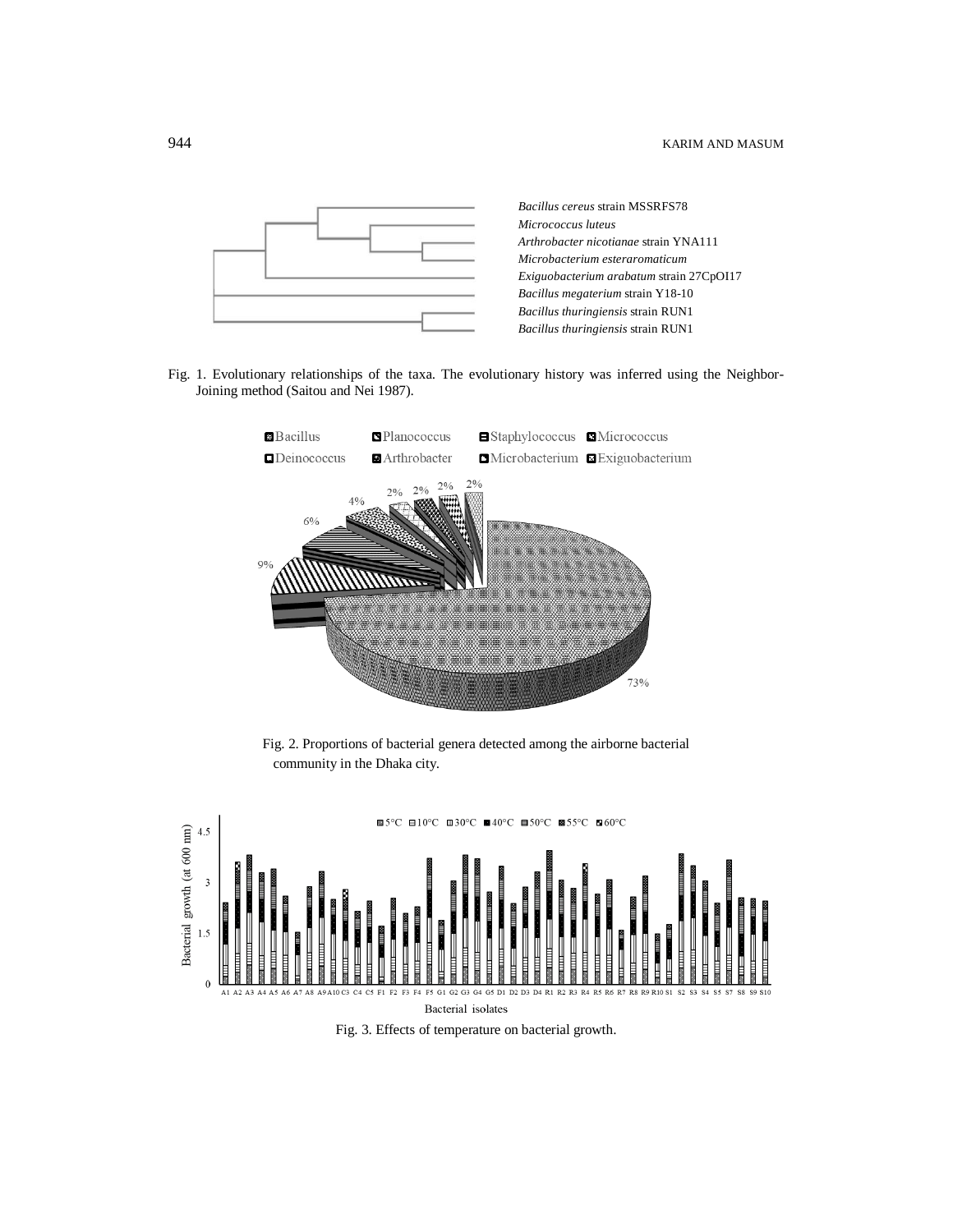|                | Inhibition zone measured in diameter (mm) |              |              |                         |                 |             |                 |  |  |  |  |  |  |
|----------------|-------------------------------------------|--------------|--------------|-------------------------|-----------------|-------------|-----------------|--|--|--|--|--|--|
| Isolate no.    |                                           |              |              | Name of the antibiotics |                 |             |                 |  |  |  |  |  |  |
|                | <b>CN 120</b>                             | S 10         | P 10         | PB 300                  | N <sub>30</sub> | <b>VA30</b> | RD <sub>5</sub> |  |  |  |  |  |  |
| A1             | S(9)                                      | S(12)        | S(7)         | S(10)                   | S(10)           | S(14)       | S(6)            |  |  |  |  |  |  |
| A2             | S(11)                                     | S(14)        | S(22)        | S(6)                    | S(17)           | S(11)       | S(27)           |  |  |  |  |  |  |
| A3             | S(6)                                      | $\mathbf R$  | S(5)         | S(6)                    | S(13)           | S(13)       | S(7)            |  |  |  |  |  |  |
| A4             | S(10)                                     | S(14)        | S(40)        | S(7)                    | S(12)           | S(14)       | S(22)           |  |  |  |  |  |  |
| A5             | S(24)                                     | S(10)        | S(25)        | S(6)                    | S(21)           | S(13)       | S(23)           |  |  |  |  |  |  |
| A6             | S(6)                                      | ${\bf R}$    | S(7)         | S(6)                    | S(11)           | S(13)       | S(6)            |  |  |  |  |  |  |
| A7             | S(12)                                     | S(18)        | ${\bf R}$    | S(9)                    | S(5)            | S(8)        | S(4)            |  |  |  |  |  |  |
| A8             | S(15)                                     | S(18)        | S(40)        | S(9)                    | S(25)           | S(20)       | S(29)           |  |  |  |  |  |  |
| A9             | S(13)                                     | S(15)        | S(28)        | S(9)                    | S(17)           | S(11)       | S(26)           |  |  |  |  |  |  |
| A10            | S(6)                                      | S(5)         | S(7)         | R                       | S(27)           | S(21)       | S(4)            |  |  |  |  |  |  |
| C <sub>3</sub> | S(11)                                     | S(14)        | $\mathbb R$  | S(3)                    | S(3)            | S(9)        | S(5)            |  |  |  |  |  |  |
| C <sub>4</sub> | S(18)                                     | S(14)        | $\mathbb R$  | S(13)                   | S(22)           | S(18)       | S(23)           |  |  |  |  |  |  |
| C <sub>5</sub> | S(13)                                     | S(14)        | ${\bf R}$    | S(4)                    | S(15)           | S(9)        | S(4)            |  |  |  |  |  |  |
| $\mathbf{D}1$  | S(11)                                     | S(8)         | S(28)        | S(5)                    | S(5)            | S(9)        | S(13)           |  |  |  |  |  |  |
| D2             | S(20)                                     | S(14)        | S(39)        | S(6)                    | S(22)           | S(13)       | S(24)           |  |  |  |  |  |  |
| D <sub>3</sub> | S(11)                                     | S(16)        | ${\bf R}$    | S(3)                    | S(14)           | S(9)        | S(6)            |  |  |  |  |  |  |
| D <sub>4</sub> | S(14)                                     | S(19)        | S(32)        | S(6)                    | S(16)           | S(13)       | S(29)           |  |  |  |  |  |  |
| F1             | S(16)                                     | S(15)        | S(14)        | S(5)                    | S(18)           | S(8)        | S(13)           |  |  |  |  |  |  |
| F2             | S(16)                                     | S(25)        | ${\bf R}$    | S(2)                    | S(14)           | S(10)       | S(8)            |  |  |  |  |  |  |
| F3             | S(21)                                     | S(13)        | S(4)         | S(8)                    | S(21)           | S(20)       | S(10)           |  |  |  |  |  |  |
| F4             | S(13)                                     | S(16)        | ${\bf R}$    | S(10)                   | S(19)           | S(17)       | S(11)           |  |  |  |  |  |  |
| F5             | S(4)                                      | S(5)         | S(7)         | S(10)                   | S(8)            | S(7)        | S(15)           |  |  |  |  |  |  |
| G1             | S(18)                                     | $\mathbb{R}$ | S(38)        | S(6)                    | S(22)           | S(14)       | S(23)           |  |  |  |  |  |  |
| G <sub>2</sub> | S(10)                                     | S(12)        | S(10)        | S(19)                   | S(17)           | S(11)       | ${\bf R}$       |  |  |  |  |  |  |
| G <sub>3</sub> | S(13)                                     | S(11)        | $\mathbb R$  | S(4)                    | S(14)           | S(8)        | S(3)            |  |  |  |  |  |  |
| G4             | S(18)                                     | S(8)         | S(7)         | S(6)                    | S(14)           | S(16)       | S(7)            |  |  |  |  |  |  |
| G <sub>5</sub> | S(14)                                     | S(5)         | $\mathbb R$  | R                       | S(8)            | S(3)        | S(7)            |  |  |  |  |  |  |
| R1             | S(13)                                     | S(16)        | ${\bf R}$    | S(3)                    | S(14)           | S(10)       | S(3)            |  |  |  |  |  |  |
| R2             | S(19)                                     | S(10)        | ${\bf R}$    | S(6)                    | S(17)           | S(14)       | S(11)           |  |  |  |  |  |  |
| R <sub>3</sub> | S(14)                                     | S(12)        | S(7)         | S(6)                    | S(25)           | S(14)       | S(7)            |  |  |  |  |  |  |
| R <sub>4</sub> | S(11)                                     | S(12)        | $\mathbb R$  | S(4)                    | S(15)           | S(5)        | S(3)            |  |  |  |  |  |  |
| R <sub>5</sub> | S(13)                                     | S(20)        | ${\bf R}$    | S(3)                    | S(16)           | S(11)       | S(6)            |  |  |  |  |  |  |
| R <sub>6</sub> | S(14)                                     | S(16)        | S(5)         | S(7)                    | S(2)            | S(13)       | S(9)            |  |  |  |  |  |  |
| R7             | S(23)                                     | S(14)        | S(46)        | S(7)                    | S(21)           | S(13)       | S(24)           |  |  |  |  |  |  |
| R8             | S(13)                                     | S(15)        | $\mathbb R$  | S(3)                    | S(15)           | S(9)        | S(4)            |  |  |  |  |  |  |
| R9             | S(20)                                     | S(11)        | $\, {\bf R}$ | R                       | S(16)           | S(14)       | S(10)           |  |  |  |  |  |  |
| R10            | S(18)                                     | S(10)        | S(7)         | S(7)                    | S(18)           | S(13)       | S(9)            |  |  |  |  |  |  |
| S1             | S(25)                                     | S(14)        | S(8)         | S(11)                   | S(25)           | S(18)       | S(8)            |  |  |  |  |  |  |
| S <sub>2</sub> | S(12)                                     | S(13)        | $\mathbb R$  | S(4)                    | S(16)           | S(11)       | S(9)            |  |  |  |  |  |  |
| S3             | S(13)                                     | S(14)        | $\mathbb R$  | S(14)                   | S(14)           | S(9)        | S(3)            |  |  |  |  |  |  |
| S4             | S(15)                                     | S(11)        | S(3)         | S(7)                    | S(21)           | S(14)       | S(9)            |  |  |  |  |  |  |
| S5             | S(21)                                     | S(12)        | $\mathbb R$  | S(5)                    | S(15)           | S(13)       | S(11)           |  |  |  |  |  |  |
| S7             | S(11)                                     | S(11)        | ${\bf R}$    | S(5)                    | S(15)           | S(5)        | S(4)            |  |  |  |  |  |  |
| S8             | S(20)                                     | S(11)        | S(23)        | R                       | S(19)           | S(13)       | S(24)           |  |  |  |  |  |  |
| S <sub>9</sub> | S(11)                                     | S(11)        | ${\bf R}$    | S(4)                    | S(16)           | S(10)       | S(3)            |  |  |  |  |  |  |
| S10            | S(10)                                     | S(16)        | S(10)        | S(8)                    | S(14)           | S(13)       | S(15)           |  |  |  |  |  |  |

**Table 5. Antibiogram of the selected isolates.**

 $S =$  Sensitive,  $R =$  Resistant, CN 120 = Gentamycin, S 10 = Streptomycin, P 10 = Penicillin G, PB 300 = Polymyxin B, N 30 = Neomycin, VA 30 = Vancomycin and RD  $5 =$  Rifampicin.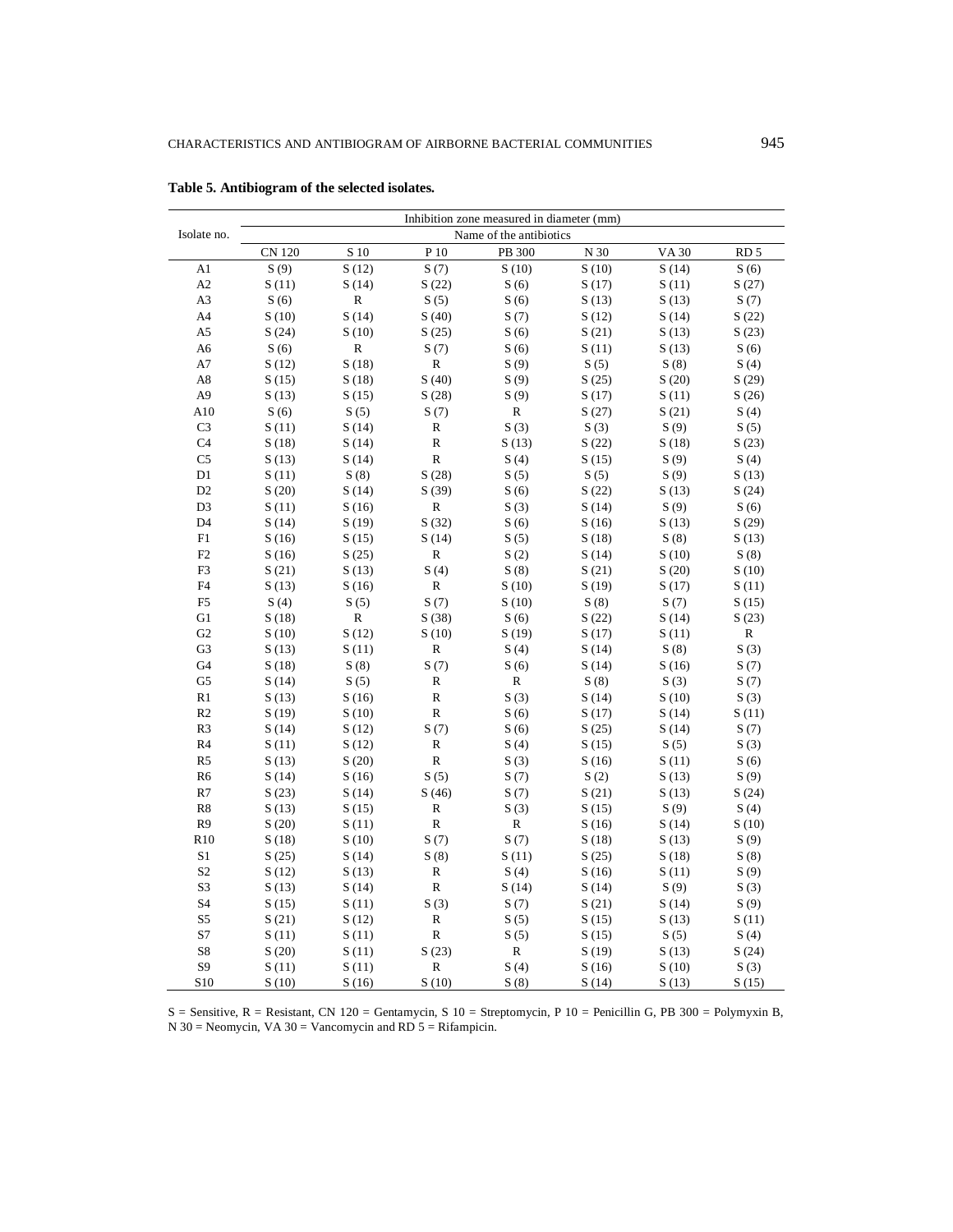The distribution of predominant airborne bacteria varied greatly between different sampling sites and seasons and was limited by environmental parameters, as well as human activities. The size distributions of bacteria during different sites also indicated the presence of different bacterial genera in the air. The predominant bacteria under the genus *Bacillus*, *Planococcus*, *Staphylococcus*, *Micrococcus*, *Deinococcus*, *Arthrobacter*, *Microbacterium* and *Exiguobacterium* were mainly distributed in the stages relating to trapping ranges.



Fig. 4. Effects of pH on bacterial growth.

These results highlight the difficulty in understanding and interpreting the microbial structure of these communities, and consequently, more attention should be paid to the conservation of the city environment.

#### **Reference**

Aziz A Abd, Lee K, Park B, Park H, Park K, Choi IG and Chang IS 2018. Comparative study of the airborne microbial communities and their functional composition in fine particulate matter (PM2.5) under nonextreme and extreme PM2.5 conditions. Atmos. Environ. **194**: 82-92.

Amin MA 2018. Dhaka remains the world's most densely populated city. Dhaka Tribune, October 14.

Atlas RM 1997. Microbiological Media (2<sup>nd</sup> ed.). CRC Press. Inc. USA. p. 1706.

Atlas RM 2010. Handbook of Microbiological Media  $(4<sup>th</sup> Ed.)$ . CRC press. Kentucky, pp. 10-2000.

Bangladesh Bureau of Statistics 2019. The metro area population of Dhaka in 2019.

Borst P 2005. Ethidium DNA Agarose Gel Electrophoresis: How it started. **57**(11): 745-747.

- Burrows SM, Elbert W, Lawrence MG and Poschl U 2009. Bacteria in the global atmosphere Part 1: Review and synthesis of literature data for different ecosystems. Atmos. Chem. Phys. **9**: 9263-9280.
- Cohen AJ, Brauer M, Burnett R, Anderson HR, Frostad J, Estep K, Balakrishnan K, Brunekreef B, Dandona L, Dandona R, Feigin V, Freedman G, Hubbell B, Jobling A, Kan H, Knibbs L, Liu Y, Martin R, Morawska L, Pope 3rd CA, Shin H, Straif K, Shaddick G, Thomas M, van Dingenen R, van Donkelaar A, Vos T, Murray CJL and Forouzanfar MH 2017. Estimates and 25-year trends of the global burden of disease attributable to ambient air pollution: an analysis of data from the Global Burden of Diseases Study 2015. Lancet **389**(10082): 1907-1918.
- Du P, Du R, Ren W, Lu Z and Fu P 2018. Seasonal variation characteristic of inhalable microbial communities in PM2.5 in Beijing city, China. Sci. Total Environ. **610**: 308-315.
- Fang Z, Z Ouyang, H Zheng, X Wang and L Hu 2007. Culturable airborne bacteria in outdoor environments in Beijing, China*.* Microbial Ecology. **54**(3): 487-496.
- Griffin DW 2007. Atmospheric Movement of Microorganisms in Clouds of Desert Dust and Implications for Human Health. Clin. Microbiol. Rev. **20**: 459-477.
- Guo J, Xiong Y, Shi C, Liu C, Li H, Qian H, Sun Z and Qin C 2020. Characteristics of airborne bacterial communities in indoor and outdoor environments during continuous haze events in Beijing: Implications for health care Environ. Int. **139**: 1-12.